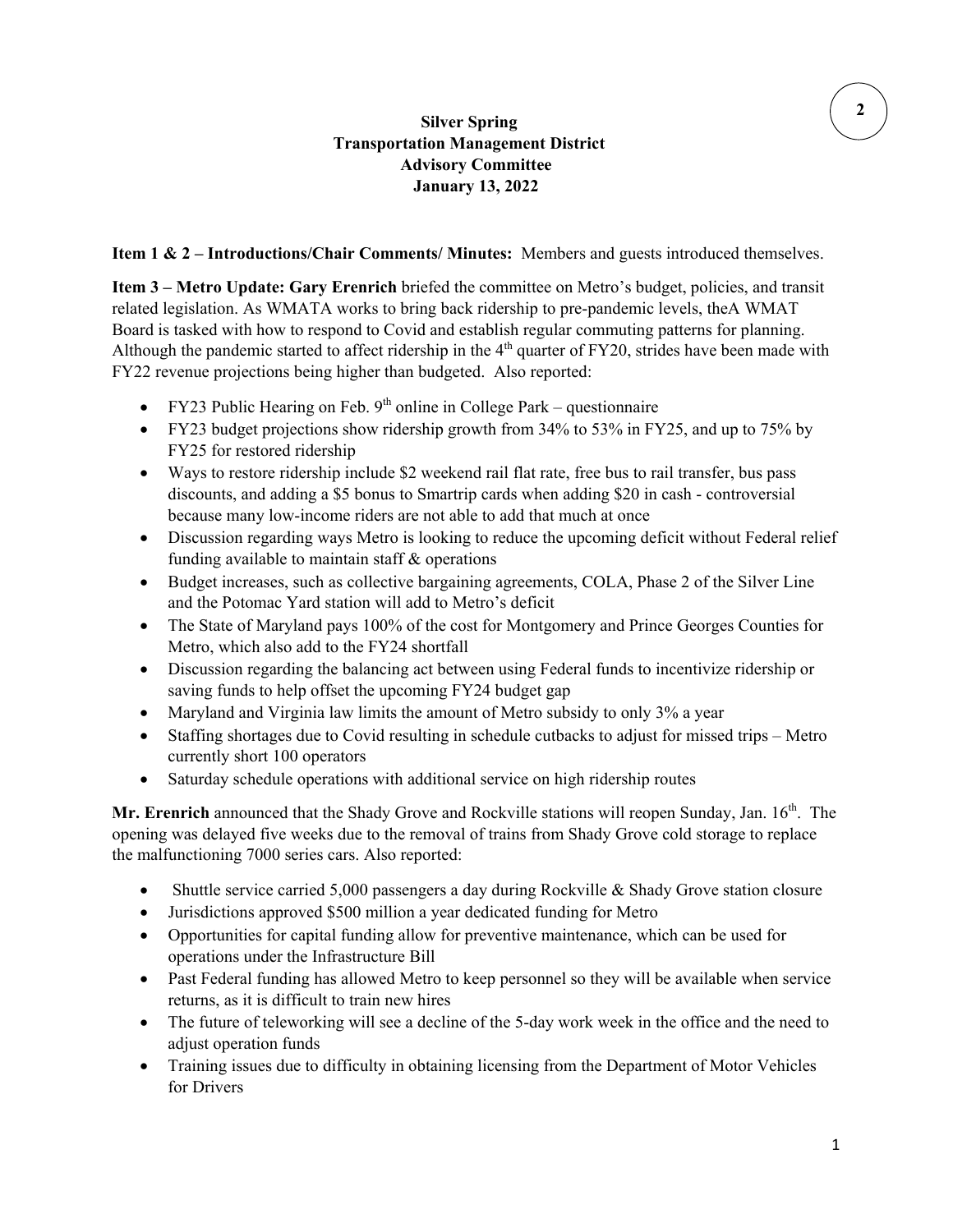Pending transportation bills in Anapolis :

- HB208-Transit Driver Assault penalty increase 12 assaults a year average
- SB210-Commuter Benefits Bill MDOT is expanding state tax benefits for employers to include carpooling, biking, walking credits; also assistance with telecommuting costs-max still \$100, testimony can be submitted for the hearing Monday
- HB65-Election Law provide bus transportation to polling sites
- HB53-Bus lanes camera enforcement
- Bill to allow buses to use shoulders
- Term limitations for Washington Transit Council

**Item 4 – Employer TDM Plans: Mr. Carlson** reported that five Companies meet the requirements and Nando's & Starbucks both submitted voluntary plans (< 25 employees).

The Committee accepted the plans be submitted to MCDOT for approval

#### **Item 5 – Employer Outreach Update: Jennifer Bolick** reported:

- Working with employers to complete TDM plans
- Providing transportation updates such as Downtown Silver Spring & Adjacent Communities
- Opening of the Rockville & Shady Grove Metro stations
- Commuter Connections Employer Recognition Awards nomination forms
- Assisting employers with navigating to return to work, providing telework plans & the FareShare program

**Item 6 – Updates: Mr. Carlson** also discussed Committee vacancies reporting that the slot for the Chamber has been filled. Also announced:

- Electric Vehicle Co-op pilot has started which is part of the Climate Action Plan (CAP) initiatives
- CAP  $2^{nd}$  quarter report available on line
- Electric Microgrid construction for operating electric buses which are transitioning to zero emissions as part of the CAP

### **Adjourn**